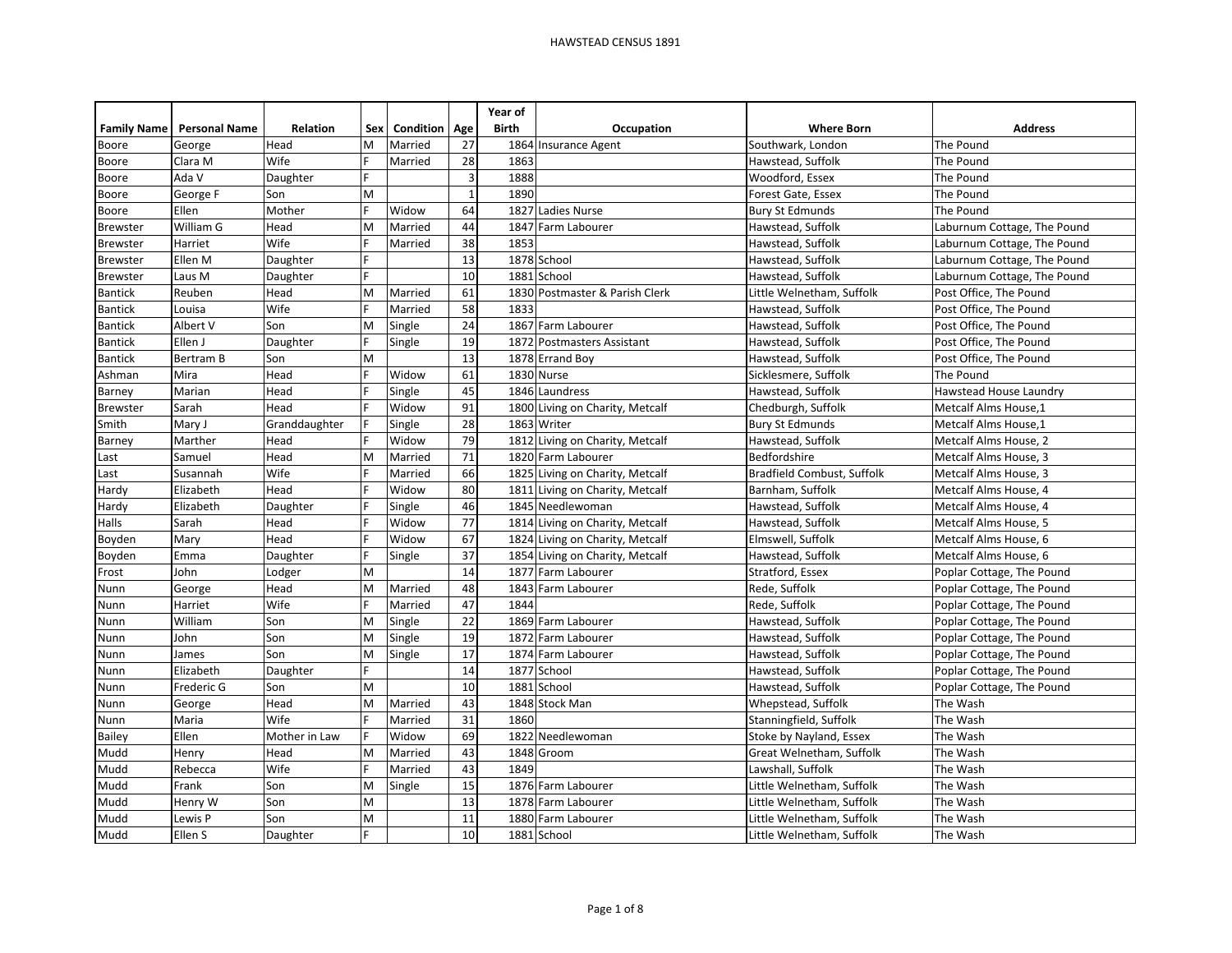| Chopping       | Anna B      | Mother   |   | Widow   | 93                      |      | 1798 Living on own means             | Great Sampford, Essex        | New Hall Farm, The Wash           |
|----------------|-------------|----------|---|---------|-------------------------|------|--------------------------------------|------------------------------|-----------------------------------|
| Frost          | Caroline    | Servant  |   | Single  | 18                      |      | 1873 Dairy Maid                      | Bradfield St George, Suffolk | New Hall Farm, The Wash           |
| <b>Huggins</b> | Mary A      | Head     |   | Widow   | 54                      |      | 1837 Farmer                          | Great Sampford, Essex        | New Hall Farm, The Wash           |
| <b>Huggins</b> | Anna B      | Daughter |   | Single  | 18                      | 1873 |                                      | Fakenham, Norfolk            | New Hall Farm, The Wash           |
| <b>Huggins</b> | Laura M     | Daughter |   | Single  | 16                      | 1875 |                                      | Fakenham, Norfolk            | New Hall Farm, The Wash           |
| Last           | Agnes J     | Servant  |   | Single  | 18                      |      | 1873 Housemaid Domestic Servant      | Bradfield St George, Suffolk | New Hall Farm, The Wash           |
| Garwood        | Ruth        | Visitor  |   |         | 11                      |      | 1880 School                          | Barton, Suffolk              | Bulls Hill Cottages, 1, The Wash  |
| Wright         | Frederick   | Head     | M | Married | 29                      |      | 1862 Farm Labourer                   | Rougham, Suffolk             | Bulls Hill Cottages, 1, The Wash  |
| Wright         | Lucy        | Wife     |   | Married | 23                      | 1868 |                                      | Westley, Suffolk             | Bulls Hill Cottages, 1, The Wash  |
| Wright         | Ellen       | Daughter |   |         | $\mathbf 0$             | 1890 |                                      | Hawstead, Suffolk            | Bulls Hill Cottages, 1, The Wash  |
| Cocksedge      | William     | Head     | M | Married | 41                      |      | 1850 Farm Labourer                   | Great Welnetham, Suffolk     | Bulls Hill Cottages, 2, The Wash  |
| Cocksedge      | Rachel      | Wife     |   | Married | 44                      | 1847 |                                      | Great Welnetham, Suffolk     | Bulls Hill Cottages, 2, The Wash  |
| Cocksedge      | Eliza       | Daughter |   |         | 11                      |      | 1880 School                          | Beachamwell, Norfolk         | Bulls Hill Cottages, 2, The Wash  |
| Cocksedge      | Florence    | Daughter |   |         | $\overline{7}$          |      | 1884 School                          | Beachamwell, Norfolk         | Bulls Hill Cottages, 2, The Wash  |
| Cocksedge      | George      | Son      | M |         | $\overline{4}$          |      | 1887 School                          | Great Welnetham, Suffolk     | Bulls Hill Cottages, 2, The Wash  |
| Westley        | William     | Head     | M | Married | 46                      |      | 1845 Farm Labourer                   | Hawstead, Suffolk            | Old Hall, Hawstead Vale           |
| Westley        | Mary Ann    | Wife     |   | Married | 42                      | 1849 |                                      | Thorpe Morieux, Suffolk      | Old Hall, Hawstead Vale           |
| Westley        | John W      | Son      | M |         | 4                       |      | 1887 School                          | Hawstead, Suffolk            | Old Hall, Hawstead Vale           |
| Sargent        | Philip      | Head     | M | Married | 22                      |      | 1869 Farm Labourer                   | <b>Bury St Edmunds</b>       | Old Hall, Hawstead Vale           |
| Sargent        | Kate        | Wife     |   | Married | 24                      | 1867 |                                      | Cockfield, Suffolk           | Old Hall, Hawstead Vale           |
| Young          | George H    | Head     | M | Married | 56                      |      | 1835 Shepherd                        | Sicklesmere, Suffolk         | Old Hall, Hawstead Vale           |
| Young          | Martha C    | Wife     |   | Married | 50                      | 1841 |                                      | Hunston, Suffolk             | Old Hall, Hawstead Vale           |
| Clover         | Benjamin    | Head     | M | Married | 47                      |      | 1844 Farm Labourer                   | Battisford, Suffolk          | Church Cottages, 4, (Pinford End) |
| Clover         | Sarah A     | Wife     |   | Married | 47                      | 1844 |                                      | Somersham, Suffolk           | Church Cottages, 4, (Pinford End) |
| Clover         | Florence    | Daughter |   | Single  | 16                      |      | 1875 Mothers Help                    | Colchester, Essex            | Church Cottages, 4, (Pinford End) |
| Clover         | Jessie      | Daughter |   |         | 12                      |      | 1879 School                          | Hunston, Suffolk             | Church Cottages, 4, (Pinford End) |
| Clover         | Gertrude    | Daughter |   |         | 10                      |      | 1881 School                          | Thetford, Norfolk            | Church Cottages, 4, (Pinford End) |
| Young          | George H    | Head     | M | Married | 20                      |      | 1871 Farm Labourer                   | Hawstead, Suffolk            | Church Cottages, 3, (Pinford End) |
| Young          | Mar A       | Wife     |   | Married | 23                      | 1868 |                                      | Monks Eleigh, Suffolk        | Church Cottages, 3, (Pinford End) |
| Theobold       | John        | Head     | M | Married | 54                      |      | 1837 Groom & Gardener Serv. Domestic | Waldringfield, Suffolk       | Church Cottages, 2, (Pinford End) |
| Theobold       | Matilda     | Wife     |   | Married | 52                      | 1839 |                                      | Cockfield, Suffolk           | Church Cottages, 2, (Pinford End) |
| Webb           | Frederick   | Head     | M | Married | 25                      |      | 1866 Horse Keeper                    | Lawshall, Suffolk            | Church Cottages, 1, (Pinford End) |
| Webb           | Kate        | Wife     |   | Married | 22                      | 1869 |                                      | Lawshall, Suffolk            | Church Cottages, 1, (Pinford End) |
| Webb           | William E   | Son      | M |         | $\mathbf{1}$            | 1890 |                                      | Hawstead, Suffolk            | Church Cottages, 1, (Pinford End) |
| Webb           | Beatrice    | Daughter | F |         | $\overline{\mathbf{3}}$ | 1888 |                                      | Lawshall, Suffolk            | Church Cottages, 1, (Pinford End) |
| <b>Battle</b>  | Frederick   | Head     | M | Married | 42                      |      | 1849 Farmer                          | Ringshall, Suffolk           | Home Farm, Metcalf Estate         |
| <b>Battle</b>  | Katherine A | Wife     |   | Married | 35                      | 1856 |                                      | Colchester, Essex            | Home Farm, Metcalf Estate         |
| <b>Battle</b>  | Ernest E    | Son      | M |         | 12                      |      | 1879 School                          | Fornham St Martin, Suffolk   | Home Farm, Metcalf Estate         |
| <b>Battle</b>  | Katherine A | Daughter |   |         | 11                      |      | 1880 School                          | Marham, Norfolk              | Home Farm, Metcalf Estate         |
| <b>Battle</b>  | Ethel G     | Daughter |   |         | 9                       |      | 1882 School                          | Marham, Norfolk              | Home Farm, Metcalf Estate         |
| <b>Battle</b>  | Albert E    | Son      | M | Single  | 17                      | 1874 |                                      | Marham, Norfolk              | Home Farm, Metcalf Estate         |
| <b>Battle</b>  | Dora C      | Daughter |   |         | $\mathsf S$             |      | 1886 School                          | Marham, Norfolk              | Home Farm, Metcalf Estate         |
| Battle         | Edith B     | Daughter |   |         | $\overline{a}$          |      | 1887 School                          | Hawstead, Suffolk            | Home Farm, Metcalf Estate         |
| Clarke         | Ada M       | Servant  |   | Single  | 17                      |      | 1874 Housemaid Domestic Servant      | Chevington, Suffolk          | Home Farm, Metcalf Estate         |
| Cobbold        | Ellen A     | Servant  |   | Single  | 19                      |      | 1872 Cook Domestic Servant           | Cotton, Suffolk              | Home Farm, Metcalf Estate         |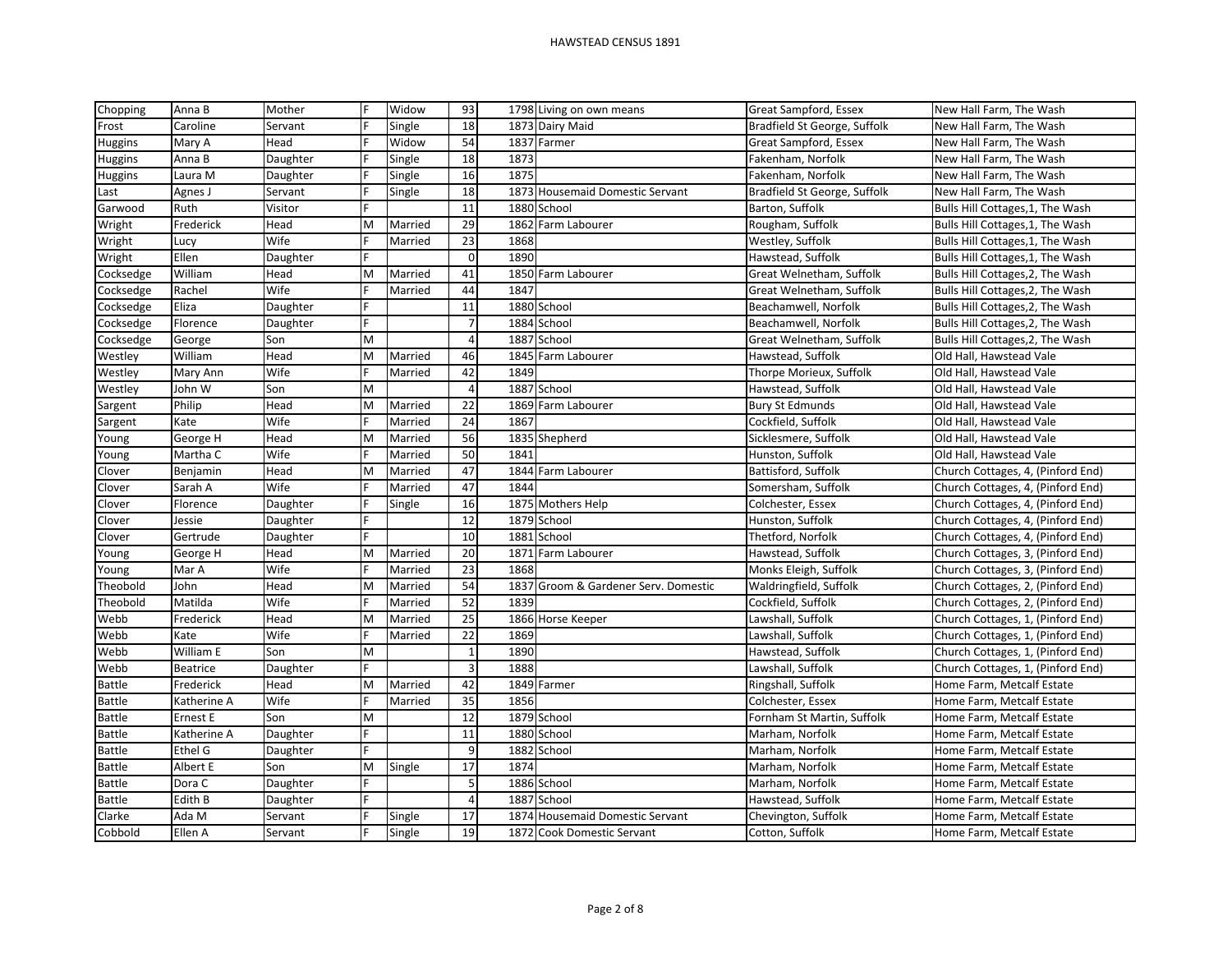| Stebbing       | Alice A     | Servant        |   | Single  | 26             |      | 1865 Nursery Governess Domestic    | Stow Bedon, Norfolk         | Home Farm, Metcalf Estate     |
|----------------|-------------|----------------|---|---------|----------------|------|------------------------------------|-----------------------------|-------------------------------|
| <b>Bantick</b> | Frederick   | Servant        | м | Single  | 28             |      | 1863 Coachman Domestic Servant     | Hawstead, Suffolk           | The Rectory, Church Hill      |
| Kelly          | Mary Ann    | Servant        |   | Single  | 44             |      | 1847 Cook Domestic Servant         | Welwyn, Hertfordshire       | The Rectory, Church Hill      |
| Marriot        | Lydia       | Servant        |   | Single  | 30             |      | 1861 Housemaid Domestic Servant    | Rougham, Suffolk            | The Rectory, Church Hill      |
| Mercer         | Leslie      | Head           | м | Single  | 33             |      | 1858 Rector of Hawstead            | Maidstone, Kent             | The Rectory, Church Hill      |
| Dainty         | Nancy       | Head           |   | Single  | 33             |      | 1858 School Mistress               | Kings Bromly, Staffordshire | School House, The Pound       |
| Last           | Harry       | Head           | M | Married | 39             |      | 1852 Gardener & Caretaker Domestic | Lawshall, Suffolk           | Hawstead House, Lawshall Road |
| Last           | Ellen       | Wife           |   | Married | 34             | 1857 |                                    | Hawstead, Suffolk           | Hawstead House, Lawshall Road |
| Last           | Ellen       | Daughter       |   |         | $\mathbf{1}$   | 1890 |                                    | Hawstead, Suffolk           | Hawstead House, Lawshall Road |
| Nunn           | Susan       | Head           |   | Widow   | 72             |      | 1819 Pauper                        | Rede, Suffolk               | Tew Cottage                   |
| <b>Bugg</b>    | Ambrose     | Head           | M | Married | 42             |      | 1849 Caretaker & Farm Labourer     | Hawstead, Suffolk           | The Green                     |
| Bugg           | Mary Ann    | Wife           |   | Married | 42             | 1849 |                                    | Chevington, Suffolk         | The Green                     |
| <b>Bugg</b>    | Jacob       | <b>Brother</b> | м | Single  | 44             | 1847 | Farm Labourer                      | Hawstead, Suffolk           | The Green                     |
| <b>Bugg</b>    | Harry       | Son            | M |         | 6              |      | 1885 School                        | Hawstead, Suffolk           | The Green                     |
| Bugg           | Emma        | Daughter       |   |         | 3              | 1888 |                                    | Hawstead, Suffolk           | The Green                     |
| Nunn           | Willie      | Nephew         | М | Single  | 16             |      | 1825 Farm Labourer                 | Hawstead, Suffolk           | The Green                     |
| Mayes          | Matilda     | Head           |   | Single  | 59             |      | 1832 Retired School Mistress       | <b>Bury St Edmunds</b>      | The Green                     |
| Bugg           | Charles     | Head           | M | Married | 48             |      | 1843 Farm Labourer                 | Great Whelnetham, Suffolk   | The Green                     |
| <b>Bugg</b>    | Rachel      | Wife           |   | Married | 41             | 1850 |                                    | Cockfield, Suffolk          | The Green                     |
| <b>Bugg</b>    | Robert J    | Son            | M | Single  | 18             |      | 1873 Farm Labourer                 | Cockfield, Suffolk          | The Green                     |
| <b>Bugg</b>    | Walter      | Son            | M | Single  | 15             |      | 1876 Farm Labourer                 | Whepstead, Suffolk          | The Green                     |
| <b>Bugg</b>    | Frederick   | Son            | M | Single  | 8              |      | 1883 School                        | Whepstead, Suffolk          | The Green                     |
| <b>Bugg</b>    | George      | Son            | M | Single  | 4              |      | 1887 School                        | Whepstead, Suffolk          | The Green                     |
| Bugg           | Louisa      | Head           |   | Widow   | 77             |      | 1814 Living on Charity             | Lawshall, Suffolk           | Cullum Alms Houses, The Green |
| <b>Bugg</b>    | Louisa      | Granddaughter  |   |         | 12             |      | 1879 School                        | Whepstead, Suffolk          | Cullum Alms Houses, The Green |
| Game           | Maryann     | Head           |   | Widow   | 77             |      | 1814 Living on Charity             | Whepstead, Suffolk          | Cullum Alms Houses, The Green |
| Flack          | Fanny       | Head           |   | Widow   | 73             |      | 1818 Living on Charity             | Horringer, Suffolk          | Cullum Alms Houses, The Green |
| Gill           | Aaron       | Head           | M | Married | 26             |      | 1885 Caretaker & Farm Labourer     | Hawstead, Suffolk           | <b>Flatts Farm</b>            |
| Gill           | Susan       | Wife           |   | Married | 25             | 1886 |                                    | Denston, Suffolk            | Flatts Farm                   |
| Gill           | Maud F      | Daughter       |   |         | $\overline{3}$ | 1888 |                                    | Hawstead, Suffolk           | Flatts Farm                   |
| Ashman         | George      | Head           | M | Married | 42             |      | 1849 Farm Labourer                 | Wickhambrook, Suffolk       | The Green                     |
| Ashman         | Elizabeth M | Wife           |   | Married | 39             | 1852 |                                    | Wickhambrook, Suffolk       | The Green                     |
| Ashman         | William G   | Son            | M | Single  | 19             |      | 1872 Farm Labourer                 | Depden, Suffolk             | The Green                     |
| Ashman         | Joe         | Son            | M | Single  | 16             |      | 1875 Farm Labourer                 | Depden, Suffolk             | The Green                     |
| Ashman         | Sarah       | Daughter       |   |         | 14             | 1877 |                                    | Depden, Suffolk             | The Green                     |
| Ashman         | Frederick   | Son            | M |         | 13             |      | 1878 Farm Labourer                 | Depden, Suffolk             | The Green                     |
| Ashman         | Elias       | Son            | M |         | 10             |      | 1881 School                        | Depden, Suffolk             | The Green                     |
| Ashman         | Annie       | Daughter       |   |         | 9              |      | 1882 School                        | Depden, Suffolk             | The Green                     |
| Ashman         | Thomas      | Son            | M |         | $\overline{7}$ |      | 1884 School                        | Depden, Suffolk             | The Green                     |
| Ashman         | John        | Son            | M |         | 6              |      | 1885 School                        | Depden, Suffolk             | The Green                     |
| Ashman         | Susan       | Daughter       | F |         | 5              |      | 1886 School                        | Depden, Suffolk             | The Green                     |
| Ashman         | Elizabeth   | Daughter       |   |         | 3              | 1888 |                                    | Stansfield, Suffolk         | The Green                     |
| Ashman         | Eva         | Daughter       |   |         | $\mathbf{1}$   | 1890 |                                    | Stansfield, Suffolk         | The Green                     |
| <b>Betts</b>   | Charles     | Head           | M | Widower | 68             |      | 1823 Farm Labourer                 | Whepstead, Suffolk          | The Green                     |
| Moss           | Emma        | Granddaughter  |   | Single  | 14             | 1877 |                                    | Lawshall, Suffolk           | The Green                     |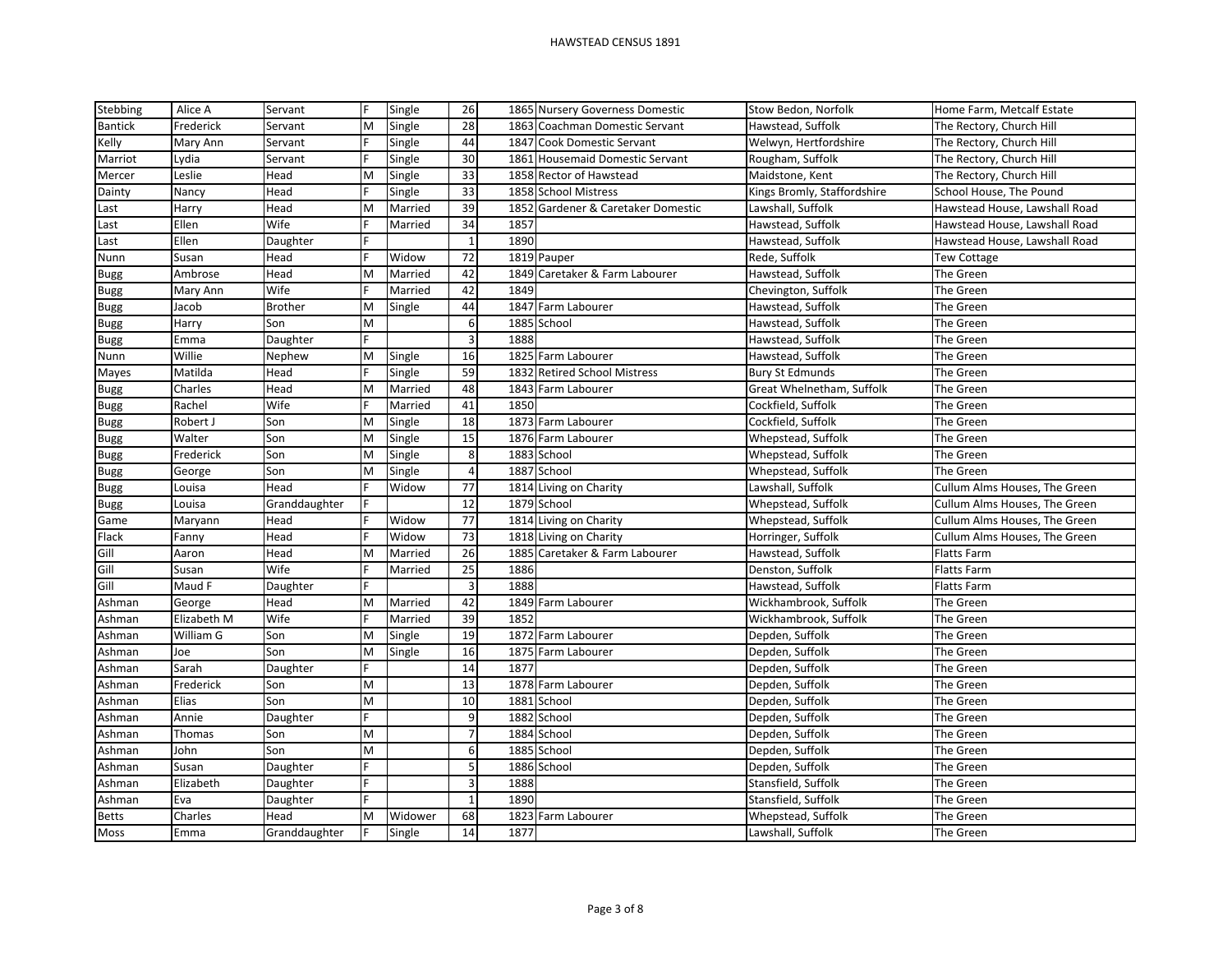| <b>Bugg</b>       | William          | Head           | M | Single  | 35           |      | 1856 Farm Labourer                 | Hawstead, Suffolk          | Metcalf Arms Cottage, Lawshall Rd |
|-------------------|------------------|----------------|---|---------|--------------|------|------------------------------------|----------------------------|-----------------------------------|
| <b>Bugg</b>       | Susan            | Mother         |   | Widow   | 73           | 1818 |                                    | Hartest, Suffolk           | Metcalf Arms Cottage, Lawshall Rd |
| Sewell            | Albert           | Head           | M | Married | 36           |      | 1855 Farm Labourer                 | Thorpe Morieux, Suffolk    | Metcalf Arms Cottage, Lawshall Rd |
| Sewell            | Emma             | Wife           |   | Married | 28           | 1863 |                                    | Rede, Suffolk              | Metcalf Arms Cottage, Lawshall Rd |
| Sewell            | Alice            | Daughter       |   |         | $\mathbf{1}$ | 1890 |                                    | Hawstead, Suffolk          | Metcalf Arms Cottage, Lawshall Rd |
| <b>Bradeley</b>   | Walter           | Lodger         | M | Single  | 36           |      | 1855 Thatcher                      | Cockfield, Suffolk         | Metcalf Arms Inn, Lawshall Road   |
| Death             | James            | Head           | м | Widower | 54           | 1837 | Inn Keeper                         | Hawstead, Suffolk          | Metcalf Arms Inn, Lawshall Road   |
| Death             | Lizzie           | Daughter       |   | Single  | 23           | 1868 |                                    | Hawstead, Suffolk          | Metcalf Arms Inn, Lawshall Road   |
| Death             | Emma             | Daughter       |   |         | 12           |      | 1879 School                        | Welnetham, Suffolk         | Metcalf Arms Inn, Lawshall Road   |
| Death             | William          | Son            | M |         | 8            | 1883 | School                             | Hawstead, Suffolk          | Metcalf Arms Inn, Lawshall Road   |
| Feakes            | Eliza            | Servant        |   | Single  | 24           | 1867 | <b>General Servant Domestic</b>    | Cockfield, Suffolk         | Metcalf Arms Inn, Lawshall Road   |
| Cooke             | George           | Head           | M | Married | 75           |      | 1816 Farm Labourer                 | Hawstead, Suffolk          | Lawshall Road                     |
| Cooke             | Susan            | Wife           |   | Married | 72           | 1819 |                                    | Great Welnetham, Suffolk   | Lawshall Road                     |
| Burlingham        | George W         | Head           | M | Married | 38           |      | 1853 Housekeeper                   | Wattisfield, Suffolk       | Lawshall Road                     |
| <b>Burlingham</b> | Sarah            | Wife           |   | Married | 44           | 1847 |                                    | Wattisfield, Suffolk       | Lawshall Road                     |
| Burlingham        | George W         | Son            | M |         | 11           |      | 1880 School                        | Wattisfield, Suffolk       | Lawshall Road                     |
| Burlingham        | Arthur C         | Son            | M |         | 8            | 1883 | School                             | Wattisfield, Suffolk       | Lawshall Road                     |
| Burlingham        | Ellen            | Daughter       |   |         | 3            | 1888 |                                    | Wattisfield, Suffolk       | Lawshall Road                     |
| Evered            | Mary A           | Head           |   | Widow   | 86           |      | 1805 Living upon own means         | Wickenbrook, Suffolk       | Woodline Cottage, Lawshall Road   |
| Fisher            | Hannah           | Servant        |   | Single  | 64           |      | 1827 Servant Companion Domestic    | Hitcham, Suffolk           | Woodline Cottage, Lawshall Road   |
| Hunt              | Harry            | Head           | М | Married | 29           |      | 1862 Stock Man                     | Whepstead, Suffolk         | Stockman's House, Lawshall Road   |
| Hunt              | Rose             | Wife           |   | Married | 28           | 1863 |                                    | Pakenham, Suffolk          | Stockman's House, Lawshall Road   |
| Hunt              | Edgar            | Son            | M |         | 9            |      | 1882 School                        | Whepstead, Suffolk         | Stockman's House, Lawshall Road   |
| Hunt              | <b>Bridget L</b> | Daughter       |   |         | 8            |      | 1883 School                        | Whepstead, Suffolk         | Stockman's House, Lawshall Road   |
| Hunt              | Laurance J       | Son            | M |         | 3            | 1888 |                                    | Whepstead, Suffolk         | Stockman's House, Lawshall Road   |
| Hunt              | Hester M         | Daughter       |   |         | $\mathbf{1}$ | 1890 |                                    | Whepstead, Suffolk         | Stockman's House, Lawshall Road   |
| Schofield         | George           | Lodger         | M | Single  | 18           |      | 1873 Stock Man                     | Bildeston, Suffolk         | Stockman's House, Lawshall Road   |
| Symonds           | George           | Head           | М | Married | 66           |      | 1825 Shepherd                      | Wood Dittin, Cambrigeshire | Nanns Barn Cottages Lawshall Rd   |
| Symonds           | Elizabeth        | Wife           |   | Married | 65           | 1826 |                                    | Wood Dittin, Cambrigeshire | Nanns Barn Cottages Lawshall Rd   |
| Symonds           | <b>Bessie</b>    | Granddaughter  |   |         | 15           | 1876 |                                    | Chesterfield, Derbyshire   | Nanns Barn Cottages Lawshall Rd   |
| Marsh             | Evangeline       | Head           |   | Single  | 18           |      | 1873 Farmers Daughter I C of House | Hawkedon, Suffolk          | Fylett's Farm                     |
| Marsh             | Thomas           | <b>Brother</b> | M | Single  | 16           |      | 1875 Farmers Son I C of House      | Hawkedon, Suffolk          | <b>Fylett's Farm</b>              |
| James             | William          | Head           | М | Married | 33           |      | 1858 Farm Bailiff                  | Norton, Suffolk            | Fylett's Farm                     |
| James             | Sarah            | Wife           |   | Married | 37           | 1854 |                                    | Bardwell Heath, Suffolk    | Fylett's Farm                     |
| James             | Eliza            | Mother         |   | Widow   | 71           | 1820 |                                    | Hessett, Suffolk           | <b>Fylett's Farm</b>              |
| Gill              | Barzillai        | Head           | М | Married | 62           |      | 1829 Blacksmith Master             | Lawshall, Suffolk          | The Smithy                        |
| Gill              | Lucy             | Wife           |   | Married | 59           | 1832 |                                    | Gestingthorpe, Essex       | The Smithy                        |
| Gill              | Walter J         | Son            | M | Single  | 34           |      | 1857 Blacksmith Journeyman         | Whepstead, Suffolk         | The Smithy                        |
| Southgate         | Rosa             | Granddaughter  |   |         | 10           |      | 1881 School                        | Hawstead, Suffolk          | The Smithy                        |
| Cawston           | Henry            | Head           | M | Widower | 38           | 1853 | Farm Labourer                      | Bradfield Combust, Suffolk | Malting Yard, 1                   |
| <b>Brigg</b>      | George           | Head           | M | Married | 26           |      | 1865 Farm Labourer                 | Hawstead, Suffolk          | Malting Yard, 2                   |
| <b>Brigg</b>      | Kate             | Wife           |   | Married | 27           | 1864 |                                    | Stansfield, Suffolk        | Malting Yard, 2                   |
| Jarman            | David            | Head           | M | Widower | 63           |      | 1828 Journeyman Blacksmith         | Stanstead, Suffolk         | Malting Yard, 3                   |
| Jarman            | Harriet          | Daughter       |   | Single  | 28           |      | 1863 Nurse                         | Hawstead, Suffolk          | Malting Yard, 3                   |
| Jarman            | Alice            | Daughter       |   | Single  | 21           | 1870 |                                    | Hawstead, Suffolk          | Malting Yard, 3                   |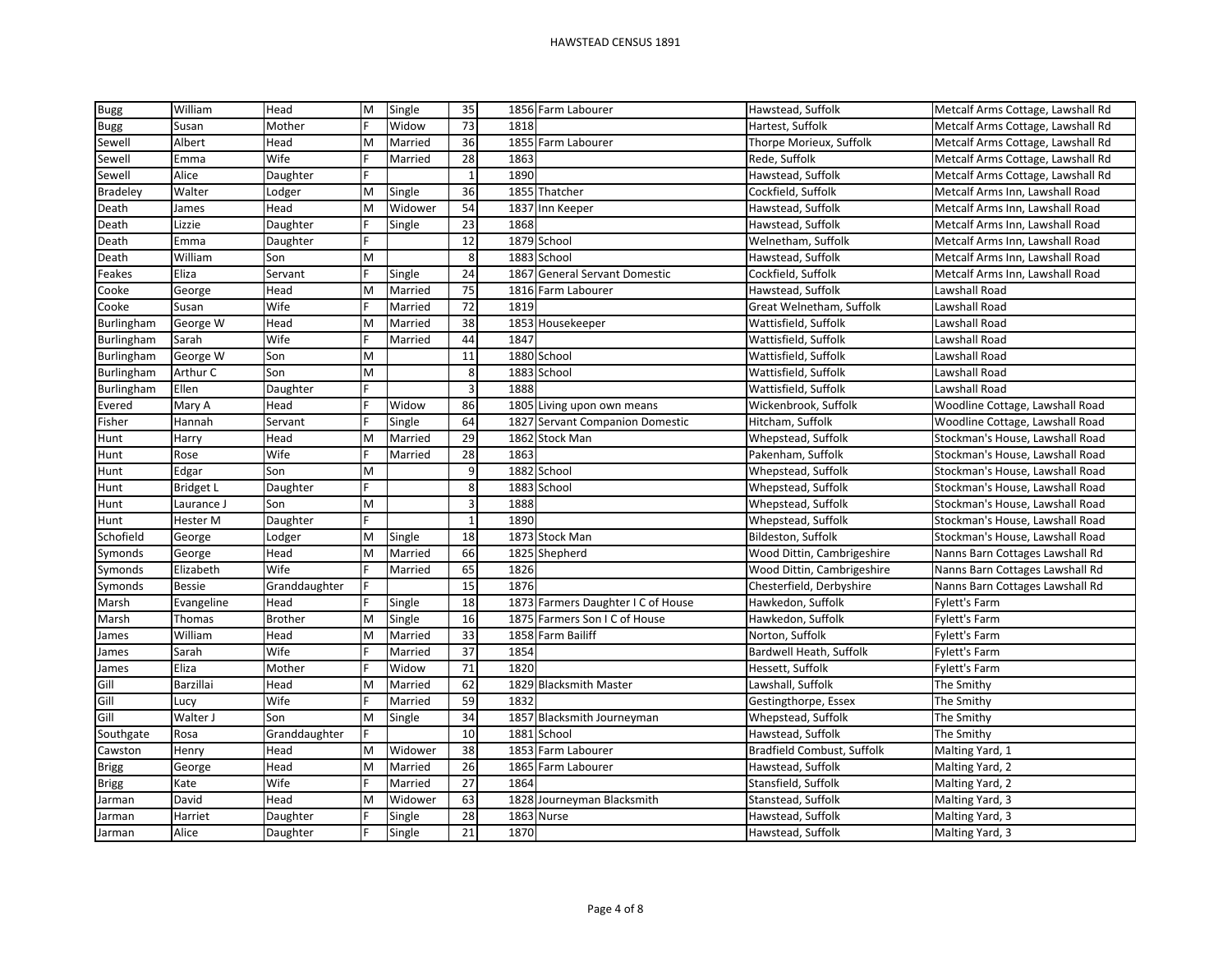| <b>Batts</b> | William      | Head            | M | Married | 68                       |      | 1823 Farm Labourer          | Whepstead, Suffolk         | Malting Yard, 3                  |
|--------------|--------------|-----------------|---|---------|--------------------------|------|-----------------------------|----------------------------|----------------------------------|
| <b>Batts</b> | Mary Ann     | Wife            |   | Married | 63                       | 1828 |                             | Lawshall, Suffolk          | Malting Yard, 3                  |
| Wright       | Walter       | Head            | M | Married | 38                       |      | 1857 Grocer                 | Hawstead, Suffolk          | <b>Malting House</b>             |
| Wright       | Lauretta L   | Wife            |   | Married | 29                       | 1862 |                             | Saxtead, Suffolk           | <b>Malting House</b>             |
| Wright       | Alice E      | Daughter        |   |         | $\overline{\phantom{a}}$ |      | 1884 School                 | Saxtead, Suffolk           | <b>Malting House</b>             |
| Wright       | Lauretta A   | Daughter        |   |         | $\overline{3}$           | 1888 |                             | Wickhambrook, Suffolk      | <b>Malting House</b>             |
| Feakes       | William      | Head            | M | Married | 62                       |      | 1829 Wheelwright Master     | Great Barton, Suffolk      | Carpenters Shop, The Green       |
| Feakes       | Amalia M     | Wife            |   | Married | 67                       | 1824 |                             | Cockfield, Suffolk         | Carpenters Shop, The Green       |
| Feakes       | James        | Son             | M | Single  | 26                       |      | 1865 Wheelwright Journeyman | Cockfield, Suffolk         | Carpenters Shop, The Green       |
| Cooke        | John         | Head            | M | Married | 63                       |      | 1828 Farmer                 | Bradfield Combust, Suffolk | <b>Briars Farm</b>               |
| Cooke        | Rebecca      | Daughter        |   | Single  | 25                       | 1866 |                             | <b>Bury St Edmunds</b>     | <b>Briars Farm</b>               |
| Cooke        | Albert       | Grandson        | M | Single  | 16                       |      | 1875 Farm Labourer          | <b>Bury St Edmunds</b>     | <b>Briars Farm</b>               |
| Cooke        | George       | Son             | M | Single  | 19                       |      | 1872 Stock Man              | <b>Bury St Edmunds</b>     | <b>Briars Farm</b>               |
| Webb         | Emma         | Head            |   | Widow   | 56                       | 1835 |                             | Stanningfield, Suffolk     | Mill Post Cotts, 1, Whepstead Rd |
| Webb         | Harvey       | Son             | M | Single  | 33                       |      | 1858 Farm Labourer          | Stanningfield, Suffolk     | Mill Post Cotts, 1, Whepstead Rd |
| Webb         | John         | Son             | M | Single  | 21                       |      | 1870 Farm Labourer          | Lawshall, Suffolk          | Mill Post Cotts, 1, Whepstead Rd |
| Webb         | James        | Son             | M | Single  | $20\,$                   | 1871 | Farm Labourer               | Lawshall, Suffolk          | Mill Post Cotts, 1, Whepstead Rd |
| Webb         | Kate         | Daughter        |   | Single  | 15                       |      | 1876 Servant Domestic       | Lawshall, Suffolk          | Mill Post Cotts, 1, Whepstead Rd |
| Webb         | Emma         | Daughter        |   |         | 13                       |      | 1878 School Mistress        | Lawshall, Suffolk          | Mill Post Cotts, 1, Whepstead Rd |
| Mortlock     | Edward       | Head            | M | Married | 47                       |      | 1844 Farm Labourer          | Great Whelnetham, Suffolk  | Mill Post Cotts, 2, Whepstead Rd |
| Mortlock     | Susannah     | Wife            |   | Married | 44                       | 1847 |                             | Lawshall, Suffolk          | Mill Post Cotts, 2, Whepstead Rd |
| Mortlock     | Frederick J  | Son             | M |         | $\overline{12}$          |      | 1879 Farm Labourer          | Great Welnetham, Suffolk   | Mill Post Cotts, 2, Whepstead Rd |
| Mortlock     | Edward H     | Son             | M |         | 5                        |      | 1886 School                 | Hawstead, Suffolk          | Mill Post Cotts, 2, Whepstead Rd |
| Ridgeon      | William      | Step Son        | M | Single  | 16                       |      | 1875 Farm Labourer          | Hawstead, Suffolk          | Mill Post Cotts, 2, Whepstead Rd |
| Feakes       | Walter       | Head            | M | Married | 34                       |      | 1857 Carpenter              | Cockfield, Suffolk         | Mill Post Cotts, 3, Whepstead Rd |
| Feakes       | Mary A       | Wife            |   | Married | 30                       | 1861 |                             | Stanningfield, Suffolk     | Mill Post Cotts, 3, Whepstead Rd |
| Feakes       | Anna         | Daughter        |   |         | 11                       |      | 1880 School                 | Stanningfield, Suffolk     | Mill Post Cotts, 3, Whepstead Rd |
| Feakes       | Augusta      | Daughter        |   |         | $\overline{9}$           |      | 1882 School                 | Hawstead, Suffolk          | Mill Post Cotts, 3, Whepstead Rd |
| Feakes       | William      | Son             | M |         | 6                        |      | 1885 School                 | Hawstead, Suffolk          | Mill Post Cotts, 3, Whepstead Rd |
| Feakes       | Olive        | Daughter        |   |         | $\overline{\mathbf{c}}$  | 1889 |                             | Hawstead, Suffolk          | Mill Post Cotts, 3, Whepstead Rd |
| Feakes       | Frederick    | Son             | M |         | $\mathbf 0$              | 1890 |                             | Hawstead, Suffolk          | Mill Post Cotts, 3, Whepstead Rd |
| Wright       | Robert       | Head            | M | Widower | 69                       |      | 1822 Farm Labourer          | Whepstead, Suffolk         | Mill Post Cotts, 4, Whepstead Rd |
| Wright       | Charles      | Son             | M | Married | 28                       |      | 1863 Farm Labourer          | Whepstead, Suffolk         | Mill Post Cotts, 4, Whepstead Rd |
| Wright       | Sarah A      | Daughter in Law |   | Married | 28                       | 1863 |                             | Newton, Suffolk            | Mill Post Cotts, 4, Whepstead Rd |
| Wright       | Ellen M      | Granddaughter   |   |         | $\overline{\phantom{a}}$ |      | 1884 School                 | Newton, Suffolk            | Mill Post Cotts, 4, Whepstead Rd |
| Wright       | Arthur       | Grandson        | M |         | $\overline{c}$           | 1889 |                             | Hawstead, Suffolk          | Mill Post Cotts, 4, Whepstead Rd |
| Wright       | Elizabeth M  | Granddaughter   |   |         | $\mathbf 0$              | 1890 |                             | Hawstead, Suffolk          | Mill Post Cotts, 4, Whepstead Rd |
| <b>Bigg</b>  | William J    | Head            | M | Married | 62                       |      | 1829 Farm Steward           | Preston St Mary, Suffolk   | Pipers Hall Farm, Whepstead Rd   |
| <b>Bigg</b>  | Mary A       | Wife            |   | Married | 60                       | 1831 |                             | <b>Wakes Colne Essex</b>   | Pipers Hall Farm, Whepstead Rd   |
| <b>Bigg</b>  | Florence E A | Granddaughter   |   |         | 13                       | 1878 |                             | Whitechapel, London        | Pipers Hall Farm, Whepstead Rd   |
| <b>Bigg</b>  | Jessie M     | Granddaughter   |   |         | 10                       |      | 1881 School                 | Westminster, London        | Pipers Hall Farm, Whepstead Rd   |
| Kerridge     | Charles      | Head            | M | Married | 34                       | 1857 | General Shop Keeper         | Great Welnetham, Suffolk   | New House, Melon Green           |
| Kerridge     | Edith R      | Wife            |   | Married | 31                       | 1860 |                             | Hartest, Suffolk           | New House, Melon Green           |
| Kerridge     | Charles R    | Son             | M |         | 3                        | 1888 |                             | Hawstead, Suffolk          | New House, Melon Green           |
| Kerridge     | Ella M       | Daughter        |   |         | $\mathbf{1}$             | 1890 |                             | Hawstead, Suffolk          | New House, Melon Green           |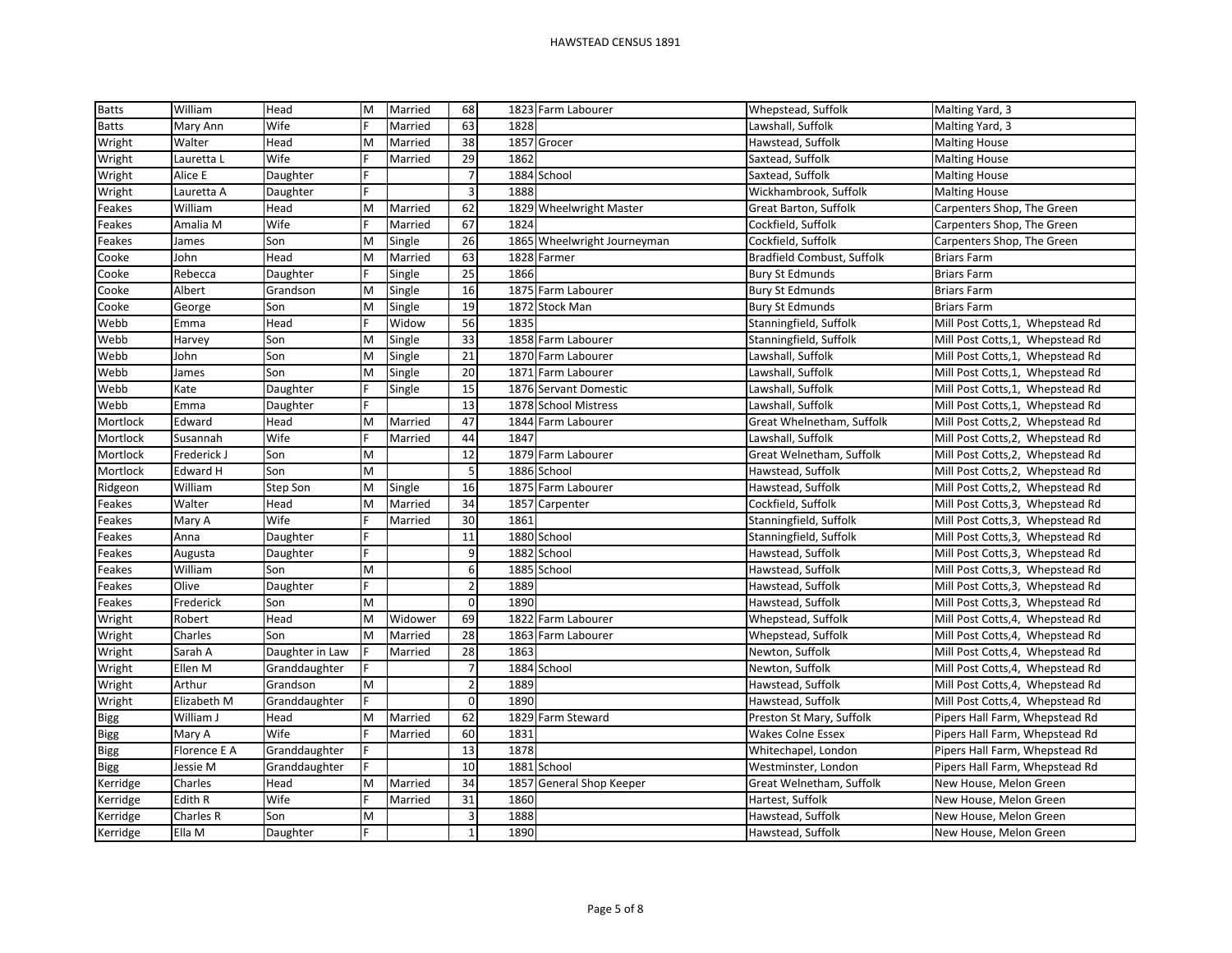| Holden        | Michael     | Head           | M | Married | 41           |      | 1850 Farm Labourer               | Whepstead, Suffolk         | Melon Green, Hawstead             |
|---------------|-------------|----------------|---|---------|--------------|------|----------------------------------|----------------------------|-----------------------------------|
| Holden        | Emma        | Wife           |   | Married | 37           | 1854 |                                  | Lawshall, Suffolk          | Melon Green, Hawstead             |
| Holden        | Harry       | Son            | Μ | Single  | 15           |      | 1876 Farm Labourer               | Lawshall, Suffolk          | Melon Green, Hawstead             |
| Holden        | Mary J      | Daughter       |   |         | 10           | 1881 | School                           | Hawstead, Suffolk          | Melon Green, Hawstead             |
| Holden        | Alice       | Daughter       |   |         | 8            |      | 1883 School                      | Hawstead, Suffolk          | Melon Green, Hawstead             |
| Holden        | George M    | Son            | M |         | 4            |      | 1887 School                      | Hawstead, Suffolk          | Melon Green, Hawstead             |
| Holden        | Robert      | Son            | M |         | $\mathbf 2$  | 1889 |                                  | Hawstead, Suffolk          | Melon Green, Hawstead             |
| Holden        | Arthur J    | Son            | M |         | $\mathbf 0$  | 1891 |                                  | Hawstead, Suffolk          | Melon Green, Hawstead             |
| Holden        | Margaret    | Daughter       |   |         | 6            |      | 1885 School                      | Hawstead, Suffolk          | Melon Green, Hawstead             |
| Playle        | Mary Ann    | Servant        |   | Single  | 20           | 1871 | <b>General Servant Domestic</b>  | Glemsford, Suffolk         | Butlers Hall Farm, Melon Green    |
| Rednall       | Mildred J   | Visitor        |   | Single  | 27           | 1864 |                                  | <b>Bury St Edmunds</b>     | Butlers Hall Farm, Melon Green    |
| Smith         | Frederick J | Head           | M | Married | 60           |      | 1831 Farmer                      | Boxted, Suffolk            | Butlers Hall Farm, Melon Green    |
| Smith         | Ruth        | Wife           |   | Married | 55           | 1836 |                                  | Bottisham, Cambridgeshire  | Butlers Hall Farm, Melon Green    |
| Smith         | Cecile E    | Daughter       |   | Single  | 24           | 1867 |                                  | Glemsford, Suffolk         | Butlers Hall Farm, Melon Green    |
| Everett       | Walter H    | Head           | M | Married | 49           |      | 1842 Farm Bailiff                | Polstead, Suffolk          | Hammonds Farm, Bull Lane          |
| Everett       | Emma        | Wife           |   | Married | 58           | 1833 |                                  | Polstead, Suffolk          | Hammonds Farm, Bull Lane          |
| Everett       | John F      | Son            | M | Single  | 26           |      | 1865 Draper Assistant            | Polstead, Suffolk          | Hammonds Farm, Bull Lane          |
| Everett       | Alice M     | Daughter       |   | Single  | 24           | 1867 |                                  | Polstead, Suffolk          | Hammonds Farm, Bull Lane          |
| Everett       | Lilian S    | Daughter       |   |         | 13           | 1878 |                                  | Polstead, Suffolk          | Hammonds Farm, Bull Lane          |
| Ridgeon       | James       | Head           | М | Married | 40           | 1851 | Farm Labourer & Beerhouse Keeper | Hawstead, Suffolk          | Bull Inn, Bull Lane               |
| Ridgeon       | Julia       | Wife           |   | Married | 43           | 1848 |                                  | Hepworth, Suffolk          | Bull Inn, Bull Lane               |
| Ridgeon       | Annie       | Daughter       |   | Single  | 16           |      | 1875 Shop Assistant at Home      | Hawstead, Suffolk          | Bull Inn, Bull Lane               |
| Mower         | George      | Head           | M | Married | 66           |      | 1825 Cow Man                     | Hawstead, Suffolk          | <b>Bull Green</b>                 |
| Mower         | Emma        | Wife           |   | Married | 63           | 1828 |                                  | Hawstead, Suffolk          | <b>Bull Green</b>                 |
| <b>Skates</b> | Elizabeth   | Mother in Law  |   | Widow   | 91           | 1800 |                                  | Whepstead, Suffolk         | <b>Bull Green</b>                 |
| Mead          | George      | Head           | M | Married | 48           |      | 1843 Farm Labourer               | Stanningfield, Suffolk     | <b>Bull Green</b>                 |
| Mead          | Susan       | Wife           |   | Married | 67           | 1824 |                                  | Cockfield, Suffolk         | <b>Bull Green</b>                 |
| Ridgeon       | William     | Head           | M | Married | 32           |      | 1859 Farm Labourer               | Hawstead, Suffolk          | <b>Bull Green</b>                 |
| Ridgeon       | Mary A      | Wife           |   | Married | 42           | 1849 |                                  | Whepstead, Suffolk         | <b>Bull Green</b>                 |
| Mison         | Georgiana   | Head           |   | Widow   | 76           |      | 1815 Grocer                      | Old Newton, Suffolk        | <b>Bull Green</b>                 |
| Mison         | Bertha      | Daughter       |   | Single  | 35           | 1856 |                                  | Horringer, Suffolk         | <b>Bull Green</b>                 |
| Sargent       | David       | Head           | М | Married | 61           |      | 1831 Farm Labourer               | Whepstead, Suffolk         | <b>Bull Green</b>                 |
| Sargent       | Elizabeth   | Wife           |   | Married | 52           |      | 1839 Charwoman                   | Lakenheath, Suffolk        | <b>Bull Green</b>                 |
| Sargent       | Elizabeth   | Daughter       |   | Single  | 20           | 1871 |                                  | <b>Bury St Edmunds</b>     | <b>Bull Green</b>                 |
| Sargent       | Frederick A | Grandson       | M |         | $\mathbf{1}$ | 1890 |                                  | Hawstead, Suffolk          | <b>Bull Green</b>                 |
| <b>Bugg</b>   | George      | Head           | M | Single  | 57           |      | 1834 Farm Labourer               | Hawstead, Suffolk          | <b>Bull Green</b>                 |
| <b>Bugg</b>   | James       | <b>Brother</b> | M | Widower | 31           |      | 1860 Farm Labourer               | Hawstead, Suffolk          | <b>Bull Green</b>                 |
| Baker         | Louisa      | Servant        |   | Widow   | 66           |      | 1825 Housekeeper Domestic        | Aylesbury, Huntingdonshire | Pinford End Farm                  |
| Ling          | Ruth        | Servant        |   | Single  | 47           | 1844 | <b>General Servant Domestic</b>  | Brockley, Suffolk          | Pinford End Farm                  |
| Palmer        | George      | Head           | M | Widower | 87           |      | 1804 Farmer                      | Thetford, Norfolk          | Pinford End Farm                  |
| Fitch         | Eliza       | Head           |   | Widow   | 60           | 1831 |                                  | Hawstead, Suffolk          | Cottage, 1, Pinford End, Hawstead |
| Fitch         | John        | Son            | M | Single  | 23           |      | 1868 Farm Labourer               | Hawstead, Suffolk          | Cottage, 1, Pinford End, Hawstead |
| Cooke         | John        | Head           | M | Married | 49           |      | 1842 Farm Labourer               | Whepstead, Suffolk         | Cottage, 2, Pinford End Hawstead  |
| Cooke         | Jane        | Wife           |   | Married | 48           | 1843 |                                  | Sanderford, Berkshire      | Cottage, 2, Pinford End Hawstead  |
| Cooke         | William     | Son            | M | Single  | 27           |      | 1864 Farm Labourer               | Hawstead, Suffolk          | Cottage, 2, Pinford End Hawstead  |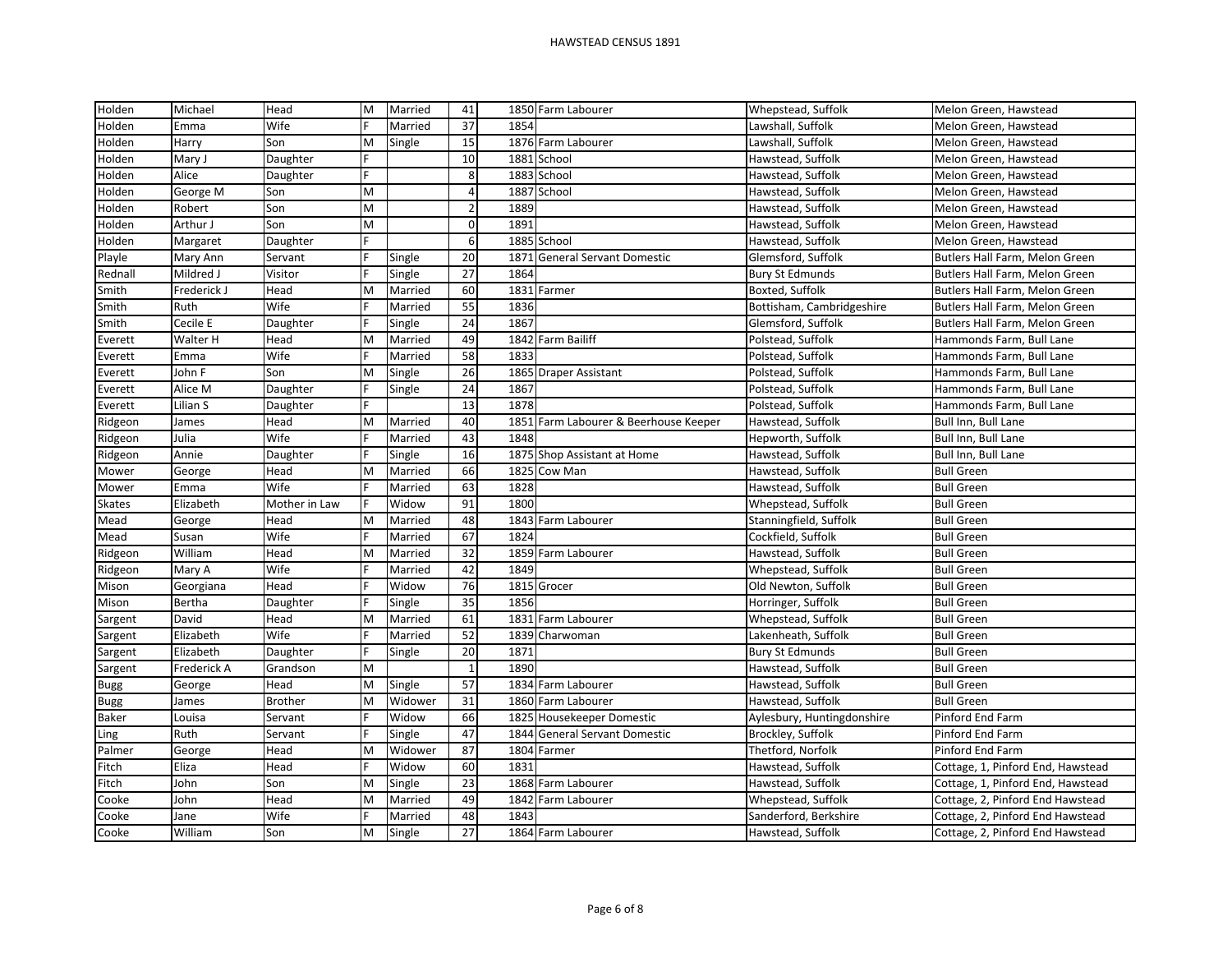| Cooke            | John      | Son            | M | Single  | 27              |      | 1864 Farm Labourer                | Hawstead, Suffolk          | Cottage, 2, Pinford End Hawstead |
|------------------|-----------|----------------|---|---------|-----------------|------|-----------------------------------|----------------------------|----------------------------------|
| Cooke            | Frederick | Son            | M |         | 4               |      | 1887 School                       | Hawstead, Suffolk          | Cottage, 2, Pinford End Hawstead |
| Cooke            | Ellen     | Daughter       | F |         | 4               |      | 1887 School                       | Hawstead, Suffolk          | Cottage, 2, Pinford End Hawstead |
| Campin           | Annie     | Boarder        |   |         | 13              | 1878 |                                   | Hawstead, Suffolk          | Cottage, 3, Pinford End Hawstead |
| Campin           | David     | Boarder        | M |         | 8               |      | 1883 School                       | Hawstead, Suffolk          | Cottage, 3, Pinford End Hawstead |
| Deer             | George    | Head           | M | Married | 33              |      | 1858 Farm Labourer                | Hawstead, Suffolk          | Cottage, 3, Pinford End Hawstead |
| Deer             | Eliza     | Wife           |   | Married | 36              | 1855 |                                   | Debenham, Norfolk          | Cottage, 3, Pinford End Hawstead |
| Deer             | Thomas    | <b>Brother</b> | M | Widower | 64              |      | 1827 Farm Labourer                | Hawstead, Suffolk          | Cottage, 3, Pinford End Hawstead |
| Campin           | James     | Head           | M | Single  | 42              |      | 1849 Farm Labourer                | Hawstead, Suffolk          | Cottage, 4, Pinford End Hawstead |
| Campin           | David     | <b>Brother</b> | M | Single  | 35              |      | 1856 Farm Labourer                | Hawstead, Suffolk          | Cottage, 4, Pinford End Hawstead |
| Bumpstead        | James     | Head           | M | Married | 48              |      | 1843 Farm Labourer                | Whepstead, Suffolk         | Cottage, 5, Pinford End Hawstead |
| <b>Bumpstead</b> | Emma      | Wife           |   | Married | 48              | 1843 |                                   | Hawstead, Suffolk          | Cottage, 5, Pinford End Hawstead |
| Bumpstead        | James     | Son            | M | Single  | 23              |      | 1868 Farm Labourer                | Whepstead, Suffolk         | Cottage, 5, Pinford End Hawstead |
| Bumpstead        | Frederick | Son            | M | Single  | 19              |      | 1872 Farm Labourer                | Newton, Suffolk            | Cottage, 5, Pinford End Hawstead |
| Bumpstead        | Ellen     | Daughter       |   | Single  | 17              |      | 1874 Servant Domestic             | Hawstead, Suffolk          | Cottage, 5, Pinford End Hawstead |
| Storey           | Charles   | Head           | M | Married | 46              |      | 1845 Shepherd                     | Hawstead, Suffolk          | Cottage, 6, Pinford End Hawstead |
| Storey           | Sarah     | Wife           |   | Married | 30              | 1861 |                                   | Rattlesden, Suffolk        | Cottage, 6, Pinford End Hawstead |
| Storey           | Henry     | Son            | M | Single  | 18              |      | 1873 Farm Labourer                | Rattlesden, Suffolk        | Cottage, 6, Pinford End Hawstead |
| Storey           | Walter    | Son            | M |         | $\overline{4}$  |      | 1887 School                       | Rattlesden, Suffolk        | Cottage, 6, Pinford End Hawstead |
| Storey           | Ethel     | Daughter       |   |         | $\mathbf{1}$    | 1890 |                                   | Rattlesden, Suffolk        | Cottage, 6, Pinford End Hawstead |
| <b>Scates</b>    | James     | Head           | M | Married | 34              |      | 1857 Farm Labourer                | Whepstead, Suffolk         | Cottage, 7, Pinford End Hawstead |
| <b>Scates</b>    | Elizabeth | Wife           |   | Married | 32              | 1859 |                                   | Hawstead, Suffolk          | Cottage, 7, Pinford End Hawstead |
| <b>Scates</b>    | Florence  | Daughter       |   |         | $\overline{7}$  |      | 1884 School                       | Hawstead, Suffolk          | Cottage, 7, Pinford End Hawstead |
| Cooke            | William   | Head           | M | Widower | 72              |      | 1819 Housekeeper                  | Whepstead, Suffolk         | Cottage, 8, Pinford End Hawstead |
| Cooke            | Walter    | Son            | M | Single  | 29              |      | 1862 Farm Labourer                | Hawstead, Suffolk          | Cottage, 8, Pinford End Hawstead |
| Bugg             | Maria     | Head           |   | Widow   | 70              | 1821 |                                   | Barton, Suffolk            | Cottage, 9, Pinford End Hawstead |
| <b>Bugg</b>      | William   | Son            | M | Single  | 41              |      | 1850 Farm Labourer                | Hawstead, Suffolk          | Cottage, 9, Pinford End Hawstead |
| <b>Bugg</b>      | Thomas    | Son            | M | Single  | 39              |      | 1852 Farm Labourer                | Hawstead, Suffolk          | Cottage, 9, Pinford End Hawstead |
| Bugg             | Arthur    | Grandson       | M |         | 13              |      | 1878 Farm Labourer                | Hawstead, Suffolk          | Cottage, 9, Pinford End Hawstead |
| <b>Buckle</b>    | Samuel    | Lodger         | M | Single  | 33              |      | 1858 Groom Domestic Servant       | Rougham, Suffolk           | Hawstead Place (Cottages)        |
| Long             | John      | Head           | M | Married | 63              |      | 1828 Farm Labourer                | Thorpe, Suffolk            | Hawstead Place (Cottages)        |
| Long             | Maria     | Wife           |   | Married | 69              | 1822 |                                   | Thorpe, Suffolk            | Hawstead Place (Cottages)        |
| Angell           | Samuel    | Head           | M | Married | 53              |      | 1838 Farm Labourer                | Ridgewell, Essex           | Hawstead Place (Cottages)        |
| Angell           | Elizabeth | Wife           |   | Married | 36              | 1855 |                                   | Boxted, Essex              | Hawstead Place (Cottages)        |
| Angell           | Emma      | Daughter       |   |         | $\overline{12}$ |      | 1879 School                       | Ridgewell, Essex           | Hawstead Place (Cottages)        |
| Angell           | Charles   | Son            | M |         | 10              |      | 1881 School                       | Ridgewell, Essex           | Hawstead Place (Cottages)        |
| Angell           | Lily      | Daughter       |   |         | $\overline{7}$  |      | 1884 School                       | Ridgewell, Essex           | Hawstead Place (Cottages)        |
| Angell           | Daisy     | Daughter       |   |         | $\overline{a}$  |      | 1887 School                       | Hawstead, Suffolk          | Hawstead Place (Cottages)        |
| Angell           | Harry     | Son            | M |         | $\mathbf 0$     | 1890 |                                   | Hawstead, Suffolk          | Hawstead Place (Cottages)        |
| Barnard          | Frank     | Head           | M | Married | 38              |      | 1853 Farmer                       | Uffington, Rutland         | Hawstead Place Farm              |
| Barnard          | Fanny L   | Wife           |   | Married | 37              | 1854 |                                   | Ridgewell, Essex           | Hawstead Place Farm              |
| Barnard          | Leslie E  | Son            | M |         | 4               |      | 1887 School                       | Hawstead, Suffolk          | Hawstead Place Farm              |
| Coulton          | Clara     | Servant        | F | Single  | 20              |      | 1871 Cook Domestic Servant        | Rougham, Suffolk           | Hawstead Place Farm              |
| Simper           | Ada       | Servant        |   | Single  | 18              | 1873 | <b>Housemaid Domestic Servant</b> | Thorpe by Ixworth, Suffolk | Hawstead Place Farm              |
| Tatum            | William   | Head           | M | Married | 43              |      | 1848 Farm Labourer & Caretaker    | Cockfield, Suffolk         | The Lodge Farm, Hardwick Road    |